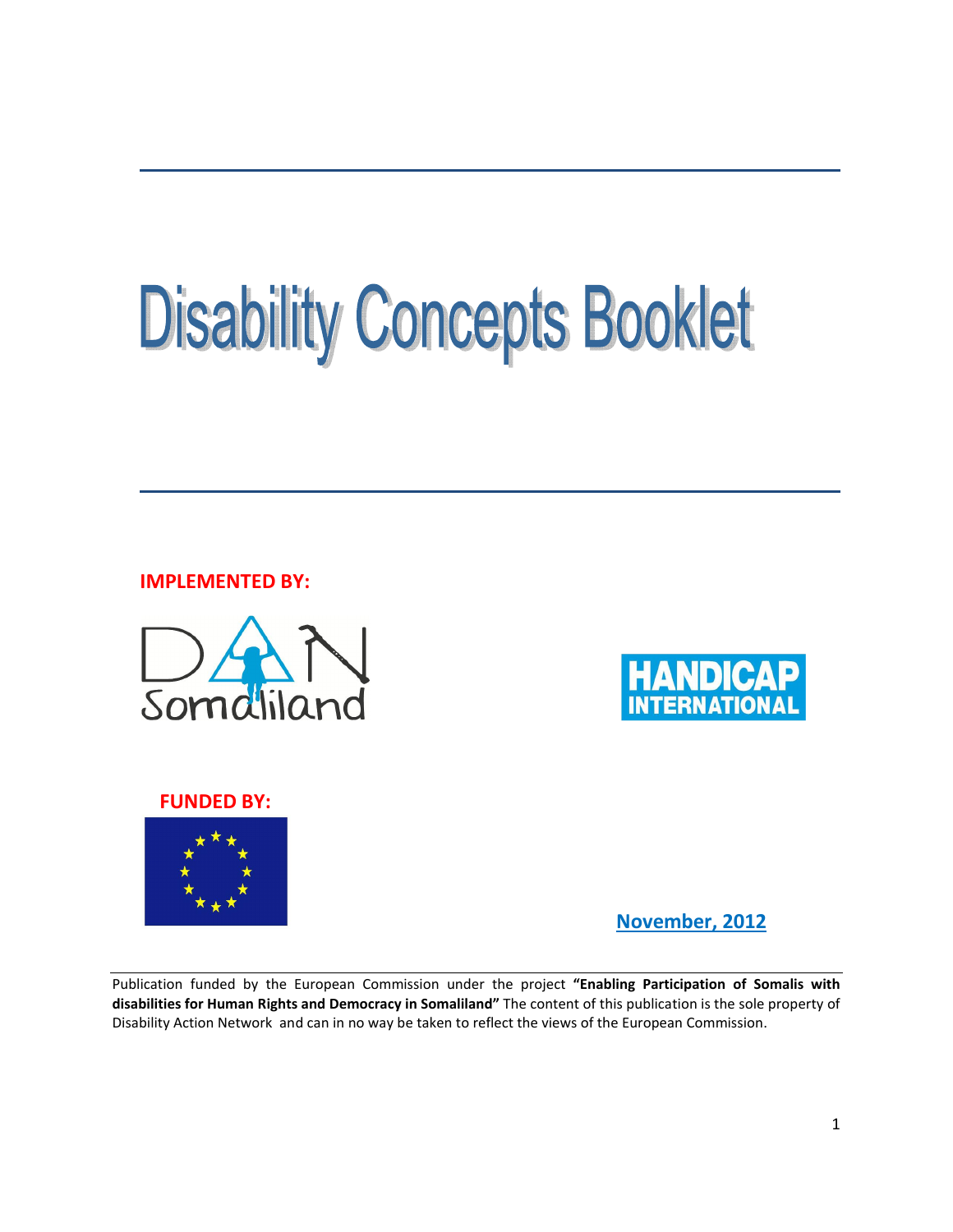# **Contents**

| 1. |      |  |
|----|------|--|
| 2. |      |  |
|    | 2.1. |  |
| 3. |      |  |
|    | 3.1. |  |
|    | 3.2. |  |
|    | 3.3. |  |
|    | 3.4. |  |
| 4. |      |  |
|    | 4.1. |  |
|    | 4.2. |  |
|    | 4.3. |  |
|    | 4.4. |  |
| 5. |      |  |
|    | 5.1. |  |
|    | 5.2. |  |
|    |      |  |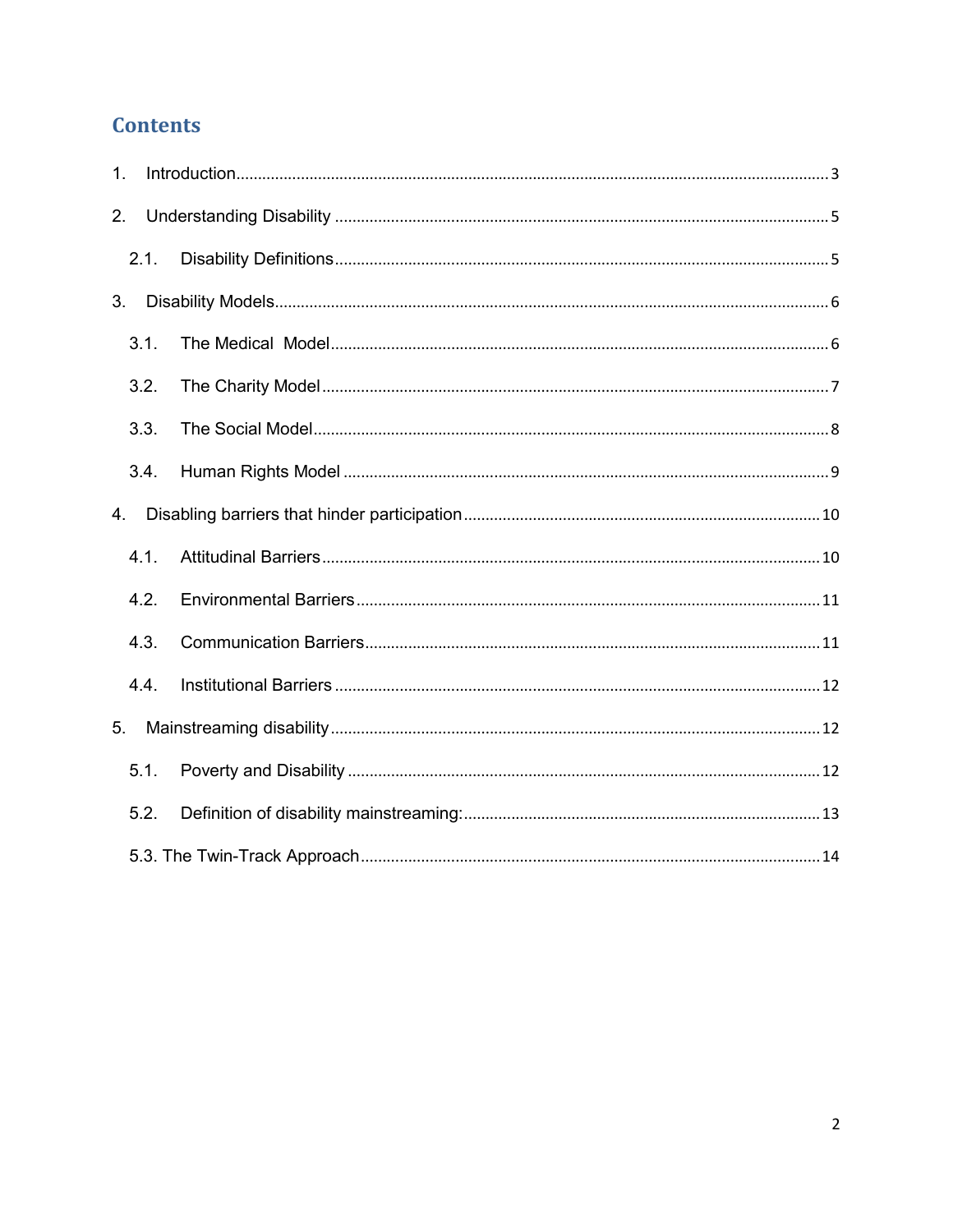## 1. Introduction

<span id="page-2-0"></span>This booklet on basic concepts of disability is part of a broad 2- years project (2011-2012) titled "Enhancing Participation of Somalis with disabilities for Human Rights and Democracy in Somaliland and Puntland" thankfully funded by the European Union (EU) through Handicap International. The implementing partners of the project are two national NGO namely the Disability Action Network (DAN) and Somaliland National Disability Forum (SNDF).

The booklet is intended to enhance the understanding of development actors on basic concepts of disability as well as viewing disability in the lenses of rights based approach. The ultimate aim of the booklet is to facilitate the disability mainstreaming in the context of Somaliland and its target users may include the Disabled People's Organizations, Development workers, Government Ministries and institutions, and other actors such as service providers. The booklet paves the way towards inclusive policies as well as accessible services for people with disabilities.

More than a billion people (15% of the world's population) live with some form of disability. They face stigma, discrimination, exclusion and sometimes death. PWD are deprived of fundamental rights: Life, liberty, health, education, privacy, family, employment. People with disabilities are often an overlooked group within development programmes and government policies (WHO, 2011).

The total population of Somaliland is estimated to be 3.5 Million persons, with 60% living in nomadic ways (MNP, 2007). In Somaliland, one of the challenges encountered include the lack of disability disaggregated data and statistics as no national census on disability has yet taken place. Based on international figures approximately 535,000 to 546,000 (15% of the population) persons with different impairments live in the Republic of Somaliland. Persons with disabilities that live in nomadic setting are in harsh living conditions, as movements are frequent in search for water sources and pasture.

The adoption and the entry into force of the Convention on the Rights of Persons with Disabilities and its Optional Protocol challenge such attitudes and mark a profound shift in existing approaches towards disability. In the Convention, the focus is no longer on a perceived "wrongness" of the person, with the impairment seen as a matter of deficiency or disease. On the contrary, the Convention views disability as the result of the failure of societies to be inclusive and to accommodate individual differences. Societies need to change, not the individual, and the Convention provides a road map for such change (UN, 2006)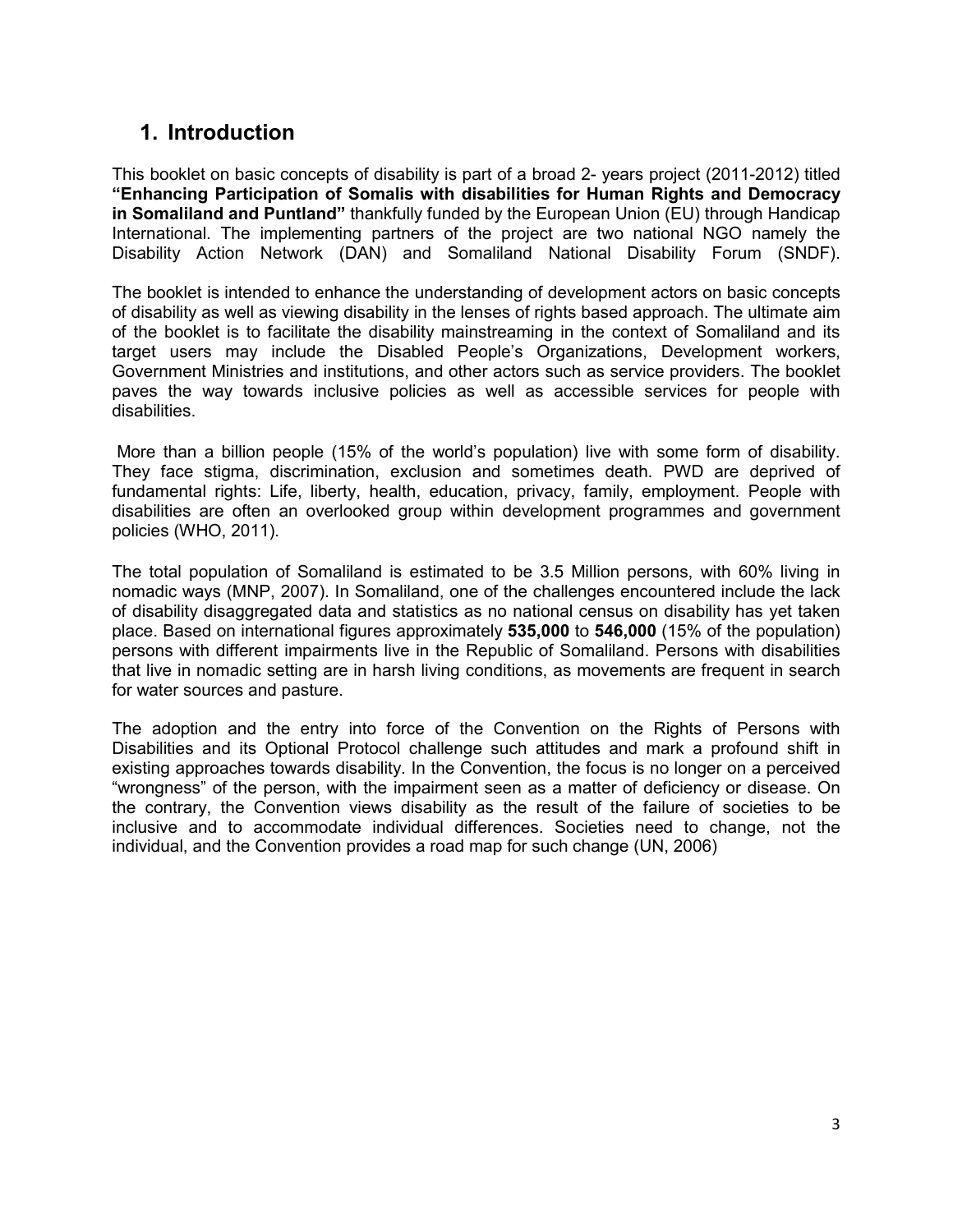# *Case Story1:*

This is perhaps the most chocking story I have ever heard over the 15 years I was working in the disability field in Somaliland. In 2010, while facilitating a workshop in Awdal region to sensitize primary school teachers about the principles of education for all, one of the workshop participant teachers told the story during a plenary discussion. The story goes as follow:

"There was a family in a rural area near Borama town, in Somaliland. They were nomads. As the context dictates in Somaliland, animal herders have to follow the grassing and water and hence move often from one area to another as the climate changes. Nomads mostly load their mobile shelters on a camel, if they are lucky, and otherwise on a donkey. Mostly men are assigned to load the shelter on camels and then lead the convoy camels through an attached robe. Women generally follow the footsteps of men together with the children and goats.

This family therefore moved in search for a grazing land. The man has loaded the shelter on twocamels and started to move. His wife followed behind with 3 children, including one with impairment, aged around 7 years at the time, as well as the goats. She carried the child with impairment in her back. At 7 years, the child must have been heavy to be carried on his mother's back for a long distance. So, the mother disappeared from the view of her husband several times, which obliged him to halt the walk and wait. At the end, he waited, became crazy and once the wife reached him, he murdered the child, threatening also the life of his wife. When the community informed the local police about the horrific murder of the child, the assassin just disappeared into a far away bush area. At the end, local traditional leaders said that he only killed his son and they felt disempowered to intervene in such an internal family affairs." This man has never been prosecuted as far as I know. The workshop participant teachers seemed to be familiar with the story, and the discussion concluded that the father did not have any other choice, as the coping mechanisms of the child's condition was inexistent.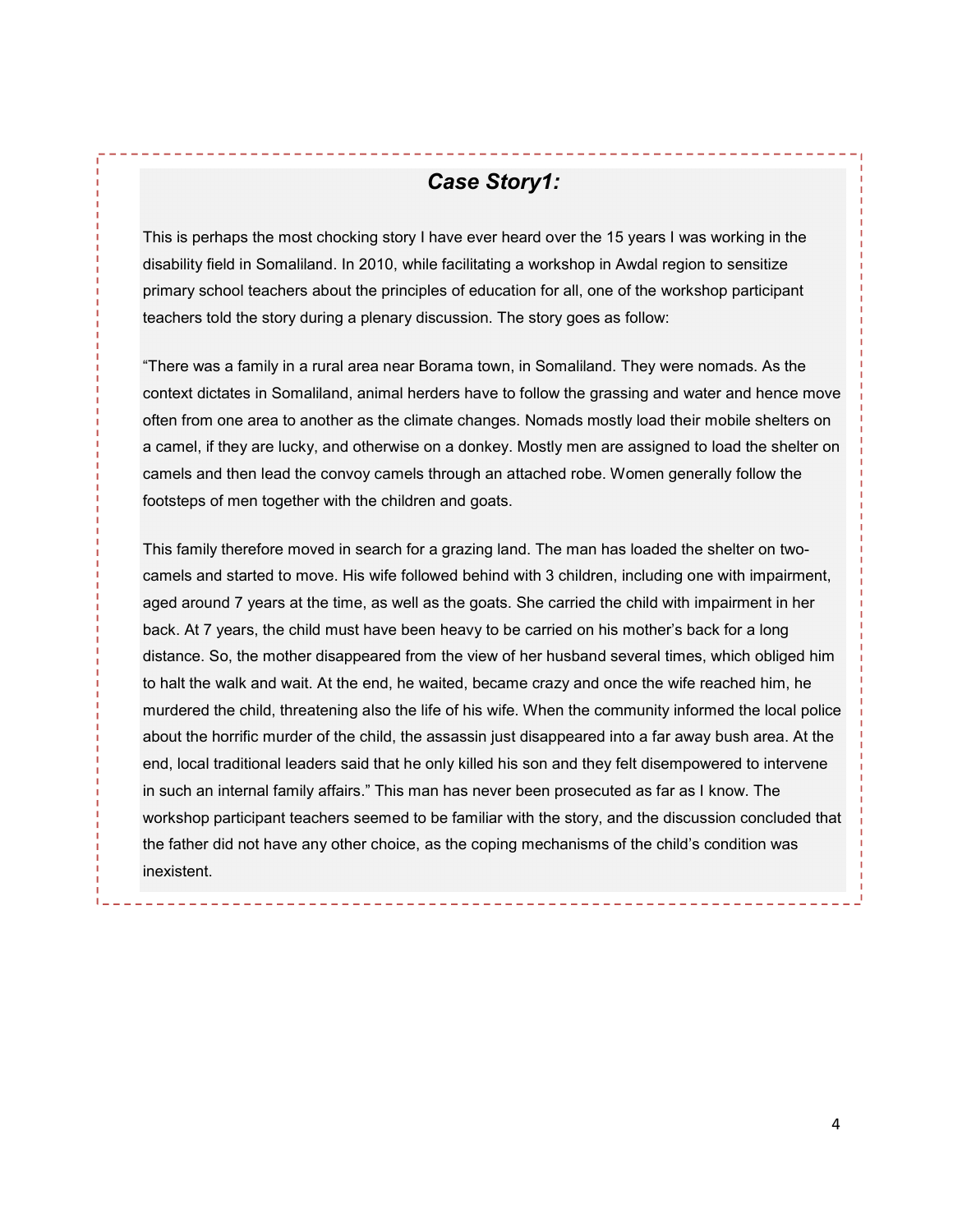# <span id="page-4-0"></span>2. Understanding Disability

The preferences of words on disability vary from place to place and from one culture to another; for instance, a word considered appropriate and acceptable in one culture may be totally unacceptable in other culture using the same language. In the USA, "handicapped" has been for long time unacceptable, but has been generally acceptable in the UK, although less acceptable now than it used to be in the past; while "handicapped" is often used in French. In the UK, some people prefer the word "disabled people" to mean that "disabled people by society" (Frayers, 2011). In the Somali culture, the common labeling words are "Laangadhe" and "Curyaan" for the physical impairments on lower limbs, which roughly mean "the crippled". Other common words are "Gacan" for the person who has one amputated or paralyzed arm. "Cawar" is named for a person who lost the sight of one eye and "Indhoole" is to mean blind; "Dhegoole" for a person with complete hearing impairment. "Faruur" means the one with a cleft lip. Even a man with an impaired finger is called "Farloow". All these words have negative connotations.

The United Nations Convention on the Rights of Persons with Disabilities (2006) has chosen the word 'Persons with Disabilities' as the preferred word.

*"Human beings have remarkable gifts, capacities and potential, but no person has all gifts, and no person is perfect and without inadequacies. All of us have limitations as well as potential, inadequacies as well as capacities, faults and failures as well as gifts and successes: there are many things we cannot do. For example, even in early adult life many people have visual defects affecting reading and close work, and needing eye-glasses. As we grow older, more and more defects and limitations of body and mind appear"(Frayers, 2011, p. 18).* 

## <span id="page-4-1"></span>2.1. Disability Definitions

Before we move further, we need to set the scene for a common understanding on what we mean by disability. Our views and understanding of disability determines what we do and how we do it.

On one-hand there is the reality of individual impairments and on the other hand the reality of negative social responses and barriers to participation in social and economic life. In other words, we have to separate two issues: 1) Health/impairment and 2) discrimination/exclusion by the society.

The two above-mentioned issues are clearly covered in the disability definition of the UN Convention on the Rights of Persons with Disabilities:

*"Persons with disabilities include those who have long-term physical, mental, intellectual or sensory impairments which in interaction with various barriers may hinder their full and effective participation in society on an equal basis with others." (UN Convention, 2006)".*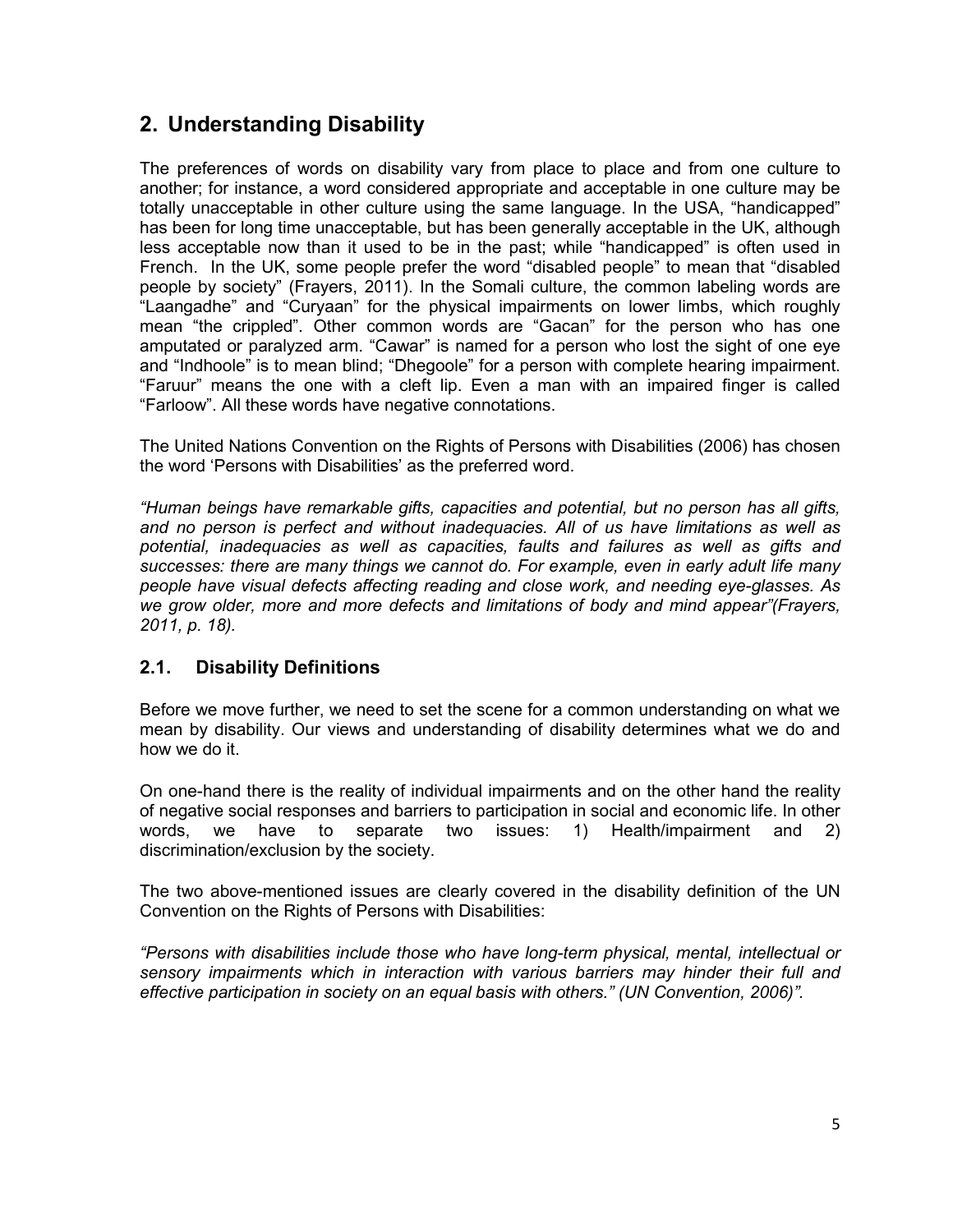## 3. Disability Models

<span id="page-5-0"></span>Human rights are the rights that everyone has by being a human being. Everyone is automatically entitled to enjoy the full range of human rights. Every human being has a right for instance to health, education and income generation. However the needs of people with disabilities have traditionally been treated as separate and specialized, which has excluded them from the mainstream society. The UN Convention on the Rights of Persons with Disabilities challenges this approach. The emphasis for inclusion is placed on society rather than on disabled people. PWD should be considered as people with the same needs as others. There are different ways disability has been approached in development. The first two models – medical and charity approaches – focus on barriers to participation being with the disabled individual. The third way – the social model – focuses on barriers being with society's view of PWD.

<span id="page-5-1"></span>

## 3.1. The Medical Model

(Adopted from Coe and Wapling, 2010)

Activities 'fix' the person with disability, who is 'sick', so they can join 'normal' society

In the medical model, the disability is a problem in the person: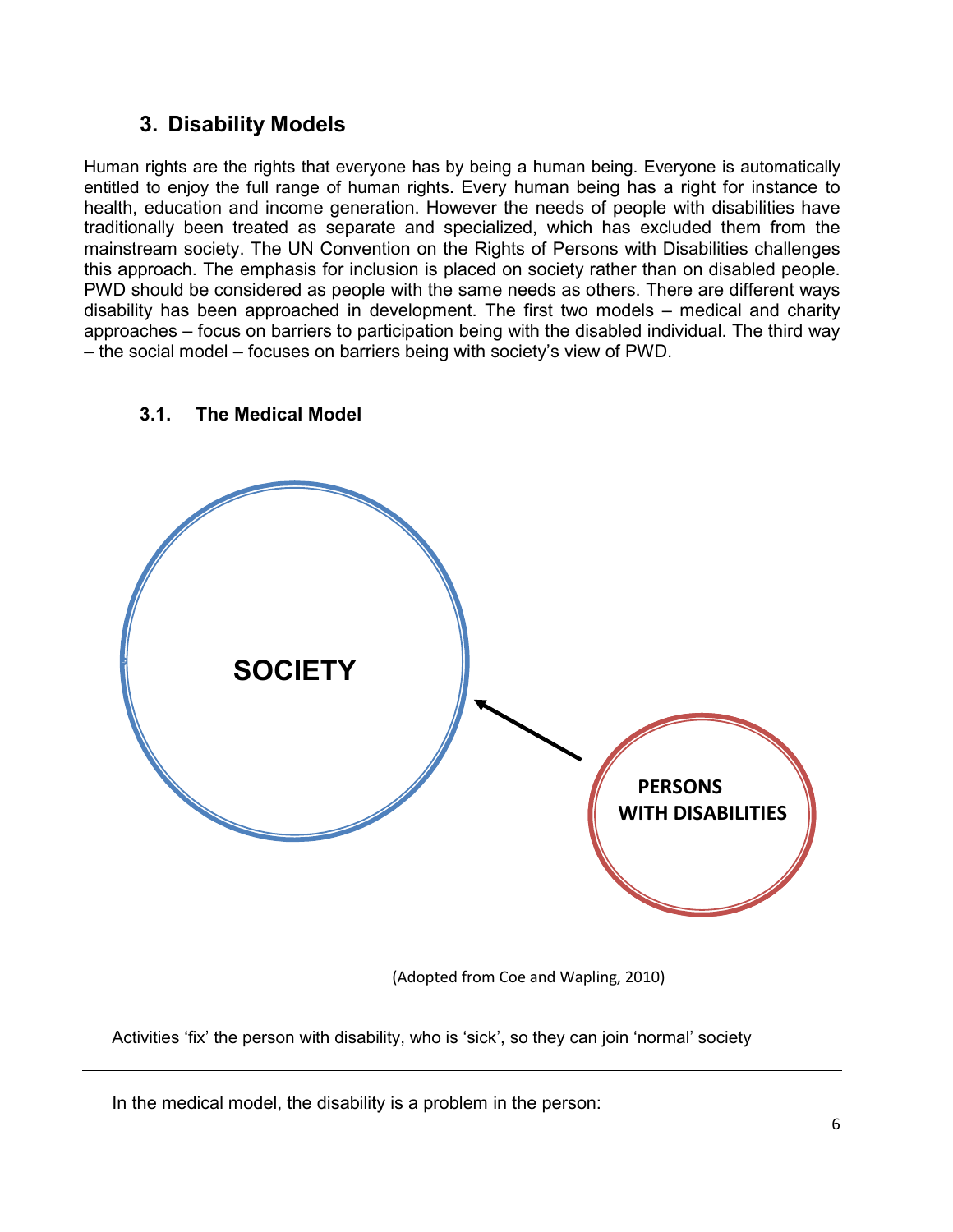- A traditional understanding of disability
- Focuses on a person's impairment as the obstacle
- Seeks to 'cure' or 'improve' individuals to 'fit' them into society
- Defines the disabled person only as a patient with medical needs
- Segregates disabled people from the mainstream
- Offers only medical help, carried out by specialists
- Expensive, tends to benefit relatively few (Coe and Wapling, 2010)

3.2. The Charity Model

<span id="page-6-0"></span>

(Adopted from Coe and Wapling, 2010)

Activities 'help' the person with a disability who is 'helpless' and outside 'normal' society

In the charity model, disability is a problem in the person:

- They are seen as 'unfortunate', 'dependent' or 'helpless'
- They are regarded as people who need pity and charity
- assumes people with impairments cannot contribute to society or support themselves
- Provides them largely with money or gifts, such as food or clothing
- Disabled people become long-term recipients of welfare and support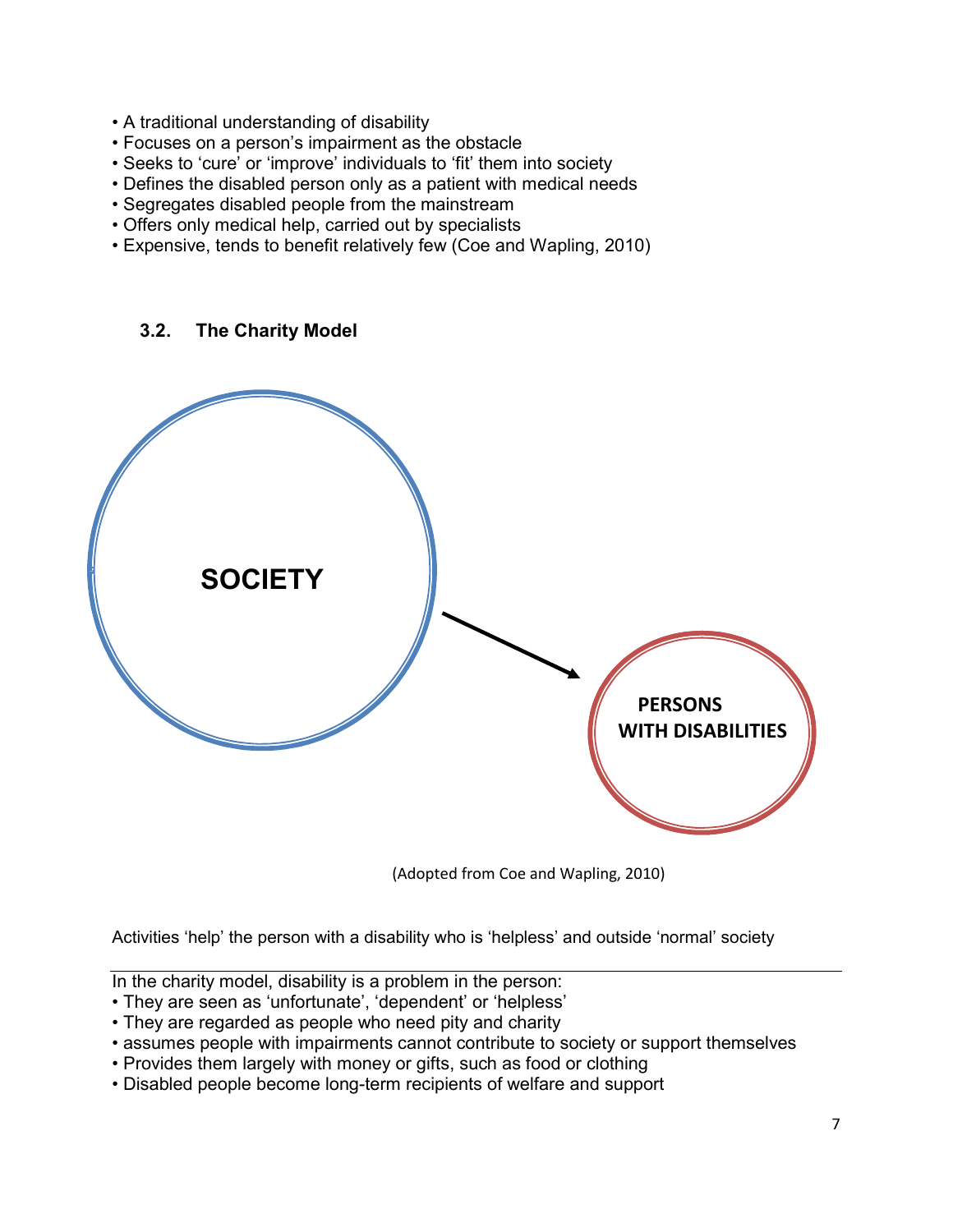- Aid provided by specialist organizations not mainstream development
- PWD viewed and kept as separate group

<span id="page-7-0"></span>

#### 3.3. The Social Model

Activities focus on inclusion – disabled people are part of society

The social model focuses on society, not people with disability, as the problem:

- Regards disabled people as part of society, rather than separate
- People are disabled by society denying their rights and opportunities

• Sees disability as the social consequences of impairment

• Disabled people's needs and rights are the same as non-disabled people's – e.g. love, education, employment, health etc.

• Activities focus on identifying and removing attitudinal, environmental and institutional barriers that block inclusion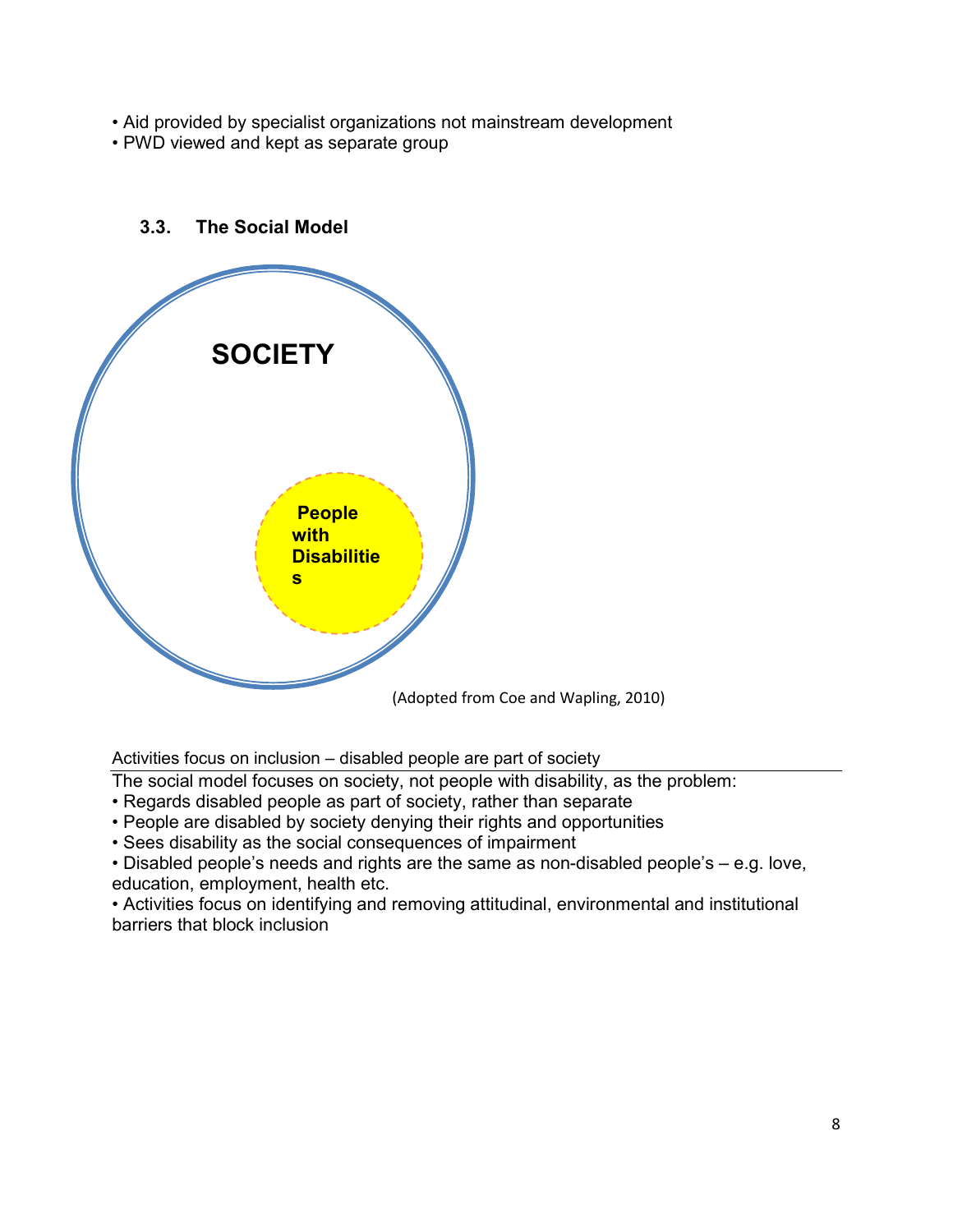#### 3.4. Human Rights Model

<span id="page-8-0"></span>The human rights model takes universal human rights as its basis. People with a disability are seen as holders of rights to access all within their society on an equal basis with others. The Rights Models focuses on Duty bearers. – "when something is defined as a right, it means that someone has a claim to have that right realized. The person or body who has the responsibility for ensuring the fulfillment of the right is known as a duty bearer. Duty bearers are primarily State actors and institutions at various levels of the governance structure, but also include nonstate actors who are in a position to influence the rights of others. For instance, parents, teachers, the Government Ministries and Parliament are all duty bearers with obligations to ensure that people with disabilities are able to realize their right to education, health-care, income employment etc (Save the Children, 2009, p5).

Everyone is different, whether that difference relates to colour, gender, ethnicity, size, shape, or anything else. A disability is no different. It may limit a person's mobility or their ability to hear, see, taste, or smell. Regardless of its characteristics, disability neither subtracts nor adds to a person's humanity, value or rights. It is simply a feature of a person.

In Somaliland, the most prevalent disability model is perhaps the Charity Model. The two case stories below illustrate the practical experiences of persons with disabilities:

#### Case story 2

Mr Guuled (name changed) lives in Hargeisa, the capital of Somaliland. At an early age, he lost his sight due to an illness. Now, he lives with the support of his family and extended relatives. His main problem is not the impairment of his sight, but rather the attitudes of people towards his blindness.

"I mostly go to the market as someone, mostly a friend, a family member or a relative, help me go out. Often, the community shows a feeling of pity. Once, I went to one of Supermarkets in Hargeisa to purchase something. One customer took me as a beggar and approached me. Of course I did not see him, but I have felt someone who was trying to put something in my pocket. I asked him what he put in my pocket and the customer replied that he gave me some money. I felt anger, and requested him to take his money back."

#### Case story 3

Mr Kahin also explains a story that is almost similar to that Mr Guuleed encountered.

---------------------

"Before, every time that someone took me as a beggar, I got angry. Now, I became familiar with such a behavior. There were times I avoided even to go out as I feared people would again treat me as a beggar. People do not intentionally want to harm me. They rather want to help me, but they are ignorant of how to best treat me. Few days ago, while I was riding my tricycle in the market, a woman gave me some money. She expressed a feeling of pity while giving me the money "Oh, Allah wanted him to be like this". She handed me some money. I just thanked her as I returned the money. I told her I had enough money with me. She did not believe I did not want to take her money." Explained Kahin, 35, who lives in Hargeisa and uses a wheelchair.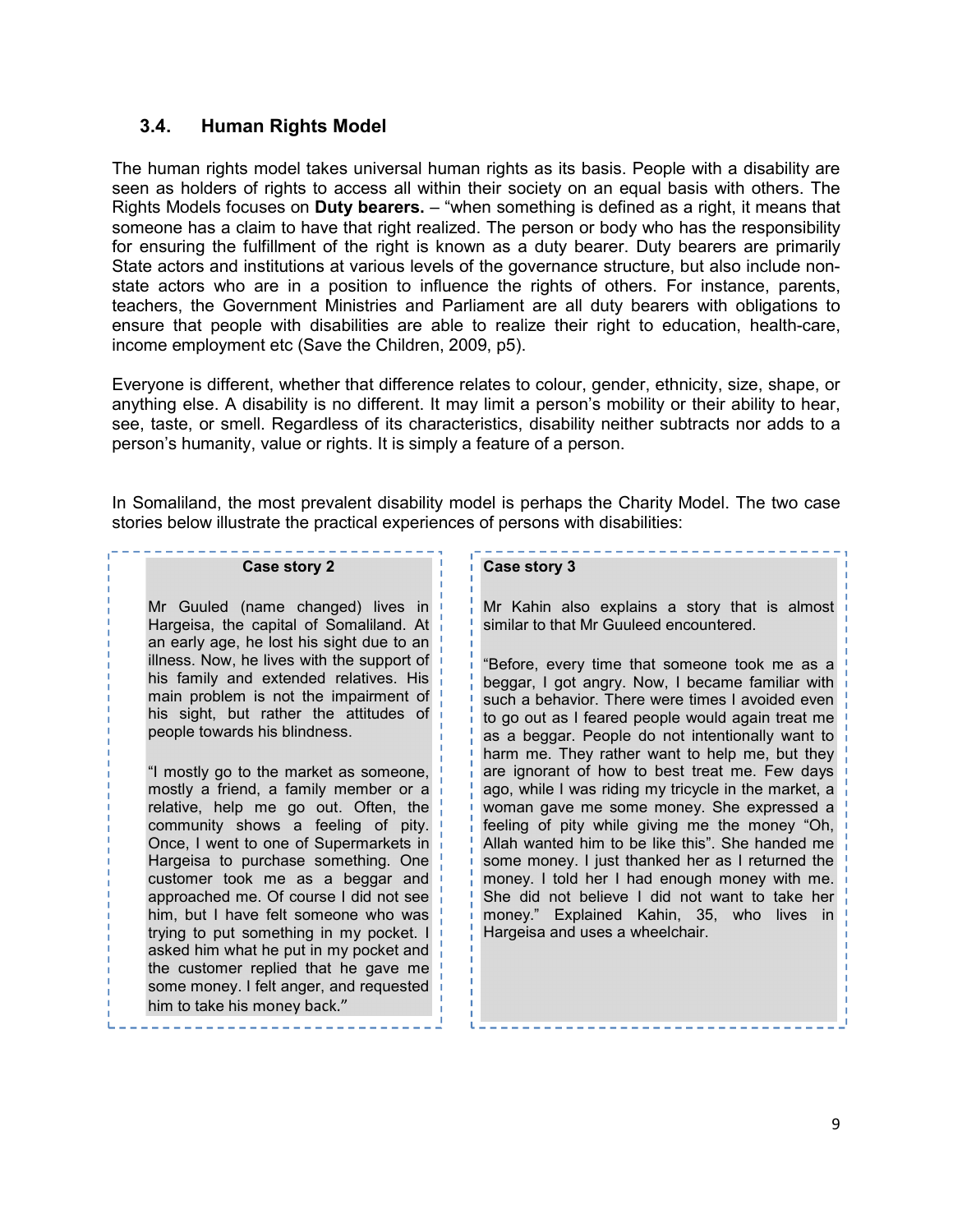# 4. Disabling barriers that hinder participation

<span id="page-9-0"></span>The various barriers that prevent PWD from participating in society on equal terms with nondisabled people can be grouped into four categories; here they are:

- Attitudinal
- Environmental
- Communication
- <span id="page-9-1"></span>• Institutional

## 4.1. Attitudinal Barriers

- Attitudinal barriers People with a disability often report that negative attitudes are the most disabling barrier of all, including negative stereotyping of people with a disability, social stigma and other forms of discrimination. Often disability is associated with cultural beliefs about sin, evil and witchcraft. Some of the common negative assumptions about PWD are listed below by Coe and Wapling (2010). PWD are:
- Unable, or assumed to be unable, to do things
- Of low intelligence
- victims, or objects of pity
- burdens, either on society or on their families and carers
- $\bullet$  In need of a 'cure'
- needing 'special' services or support
- Dependent and need help
- Exceptional

The non-disabled people often react with fear, pity, repulsion, or a sense of superiority toward PWD.

The story below shows how can people's attitudes influence negatively the targeted persons. Mr Guuleed (name changed) from Laasanod told the story, very artistically, in one of the workshops for human rights education of persons with disabilities, organized by DAN:

"Once, a nomad man came to Laasanod town to sell his he-goat that was attached with a robe. A group of adolescents, who were sitting in an entry corner of the town, have seen the man and wanted to make fun with him. Mostly people from towns fool nomads. They decided to confuse the man. To fulfill their objective, they got divided into small groups of two persons each. The first two walked towards the nomad, and after greeting him, asked him: "where are you taking this dog to?" The man confidently replied, "It is not a dog, it is a he-goat that I am going to sell at the market". Then, the next two came to his way, greeted him and asked the same question. The nomad replied the same answer but he started to doubt gradually. Then the next two, then the next two and so on and so forth…at last the man believed them, and thought something must be wrong with him; he left his animal saying "I thought it was a he-goat"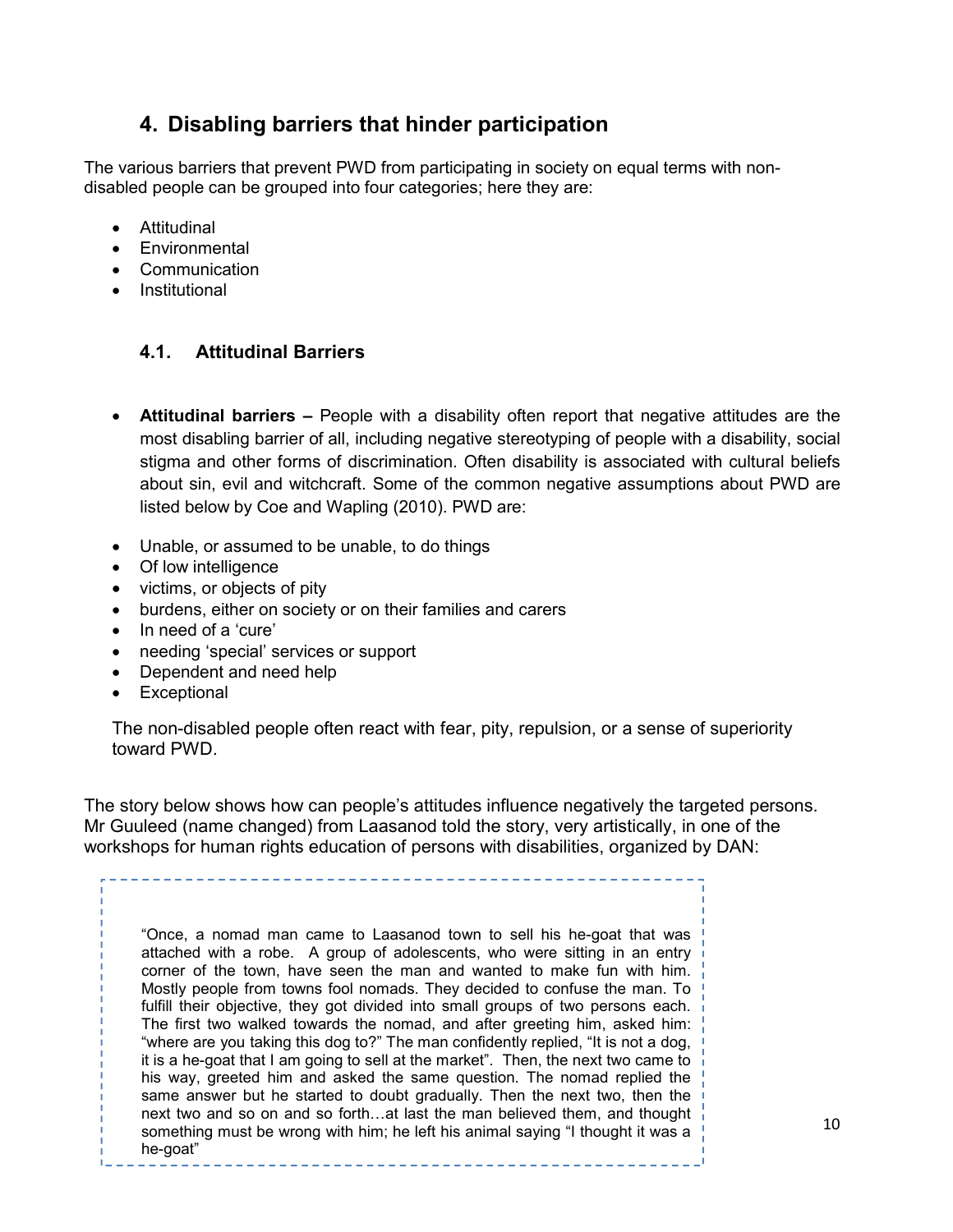The morale of Guled's story was to tell the PWD how negative attitudes can lead to people with disabilities believing themselves to be worthless.

<span id="page-10-0"></span>

| 4.2. Environmental Barriers                                                                                                                                                                                                                                                                                                                                                                                                                                                                                                                                                                 |                                                                                                                                                                                                                                                                                                                                                                                                                                                                                                                                                                                                                                                                                                                                                                                                                                                                                                                                                                                                                                                                                                                                                                                                                           |
|---------------------------------------------------------------------------------------------------------------------------------------------------------------------------------------------------------------------------------------------------------------------------------------------------------------------------------------------------------------------------------------------------------------------------------------------------------------------------------------------------------------------------------------------------------------------------------------------|---------------------------------------------------------------------------------------------------------------------------------------------------------------------------------------------------------------------------------------------------------------------------------------------------------------------------------------------------------------------------------------------------------------------------------------------------------------------------------------------------------------------------------------------------------------------------------------------------------------------------------------------------------------------------------------------------------------------------------------------------------------------------------------------------------------------------------------------------------------------------------------------------------------------------------------------------------------------------------------------------------------------------------------------------------------------------------------------------------------------------------------------------------------------------------------------------------------------------|
|                                                                                                                                                                                                                                                                                                                                                                                                                                                                                                                                                                                             | <b>Case Story 4</b>                                                                                                                                                                                                                                                                                                                                                                                                                                                                                                                                                                                                                                                                                                                                                                                                                                                                                                                                                                                                                                                                                                                                                                                                       |
| People with disabilities encounter these barriers in<br>areas such as:<br>Hospitals and clinics<br>$\bullet$<br>Public transport<br>$\bullet$<br>Schools and housing<br>$\bullet$<br>Shops and marketplaces<br>Water pumps<br>$\bullet$<br>Roads/paths<br>$\bullet$<br>Offices and factories<br>Places of worship<br>Media and communications<br>Public information systems<br>(Coe and Wapling, 2010)<br>The physical barriers in this category are obvious to<br>most people- e.g. a hospital is inaccessible for<br>wheelchair users because it has steps/stairs and<br>narrow doorways. | Farah is a young girl who lives in<br>Hargeisa. She is a wheelchair user.<br>She tells her story about physical<br>barriers and how they hinder the<br>participation of PWD in society.<br>"Once I happened to go to one of the<br>Hawala (Remittance) institutions in<br>Hargeisa. I wanted to collect some<br>money sent to me. When I reached<br>their premises with my tricycle, I<br>realized it had stairs that are not<br>possible to go through. As I had<br>nobody around me, I had to wait<br>outside. All the other customers were<br>entering without any problems, and<br>without realizing my presence at the<br>entry area. I had to wait there for about<br>2 hours, after which one kind customer<br>approached me and asked me why I<br>was there. I told him about my<br>problem. Then, he entered in the office<br>and informed them about my issue.<br>The staff sent me someone who<br>helped me fill the forms outside. Then<br>this staff member brought me the<br>money. My case was managed in a<br>special way. I was never happy about<br>it. Now, several Hawala offices as well<br>as some hotels have made accessible<br>ramps thanks to the disability inclusion<br>awareness campaigns". |

### <span id="page-10-1"></span>4.3. Communication Barriers

Communication barriers are especially obstructing for those with sensory impairments – e.g. if sign language is not available for the persons with hearing impairments (e.g. HIV and AIDS messages). Students with hearing, visual or intellectual impairments are unlikely to access vital information unless their access needs have been met (Coe and Wapling, 2010)

This category includes written and spoken information such as:

- media,
- flyers,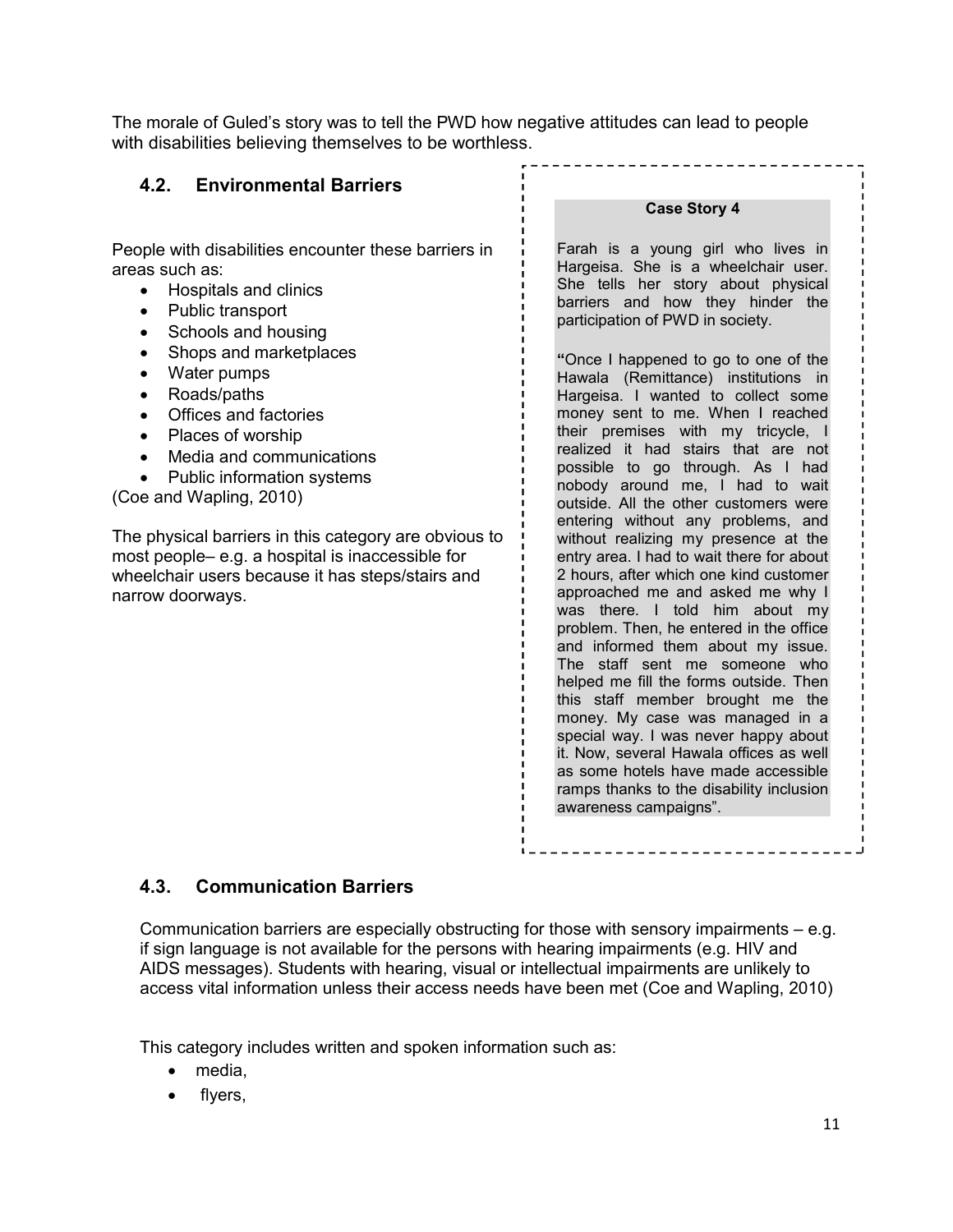- internet,
- Community meetings.
- Education system
- Public information systems such as drama and songs.

#### <span id="page-11-0"></span>4.4. Institutional Barriers

The institutional barriers, sometimes called policy barriers, exclude or segregate people with disability from areas such as:

- Legal system
- Employment laws
- Electoral system
- Education policies
- Health service provisions
- Social services
- Masjids (Mosque, a translation refused by some)
- Humanitarian/Aid development programmes

(Coe and Wapling, 2010)

In the context of Somaliland, the institutional barriers represent a real obstacle. There is a national disability policy in place as well as sectoral policies such as education policy. There are at least two major hindrances against the effective implementation of these policies. A) Government resources are not allocated for their implementation; the excuse is that resources are scarce in this post-conflict context of Somaliland B) they tend to focus on individual model such as charity or medical model, placing the problem on the impairment. For instance, the Education policy on disability is title "Special Needs Education". The focus is to create special schools and therefore the policy considers the educational needs of children with disabilities as a separate from the mainstream.

## <span id="page-11-1"></span>5. Mainstreaming disability

#### 5.1. Poverty and Disability

<span id="page-11-2"></span>*Disability and poverty reinforce and perpetuate one another. People with a disability are among the poorest of the poor, while people living in poverty are more at risk than others of acquiring a disability. People with a disability have limited access to health care and education, have difficulty finding employment, face high levels of stigma and discrimination and are commonly denied their rights. These factors all contribute to economic vulnerability and social exclusion. In turn, poor households rarely have access to adequate food, shelter, hygiene and sanitation facilities, potable water and preventative health care services; characteristics known to exacerbate poverty and increase the risks of disability (CBM, 2012 p.10).*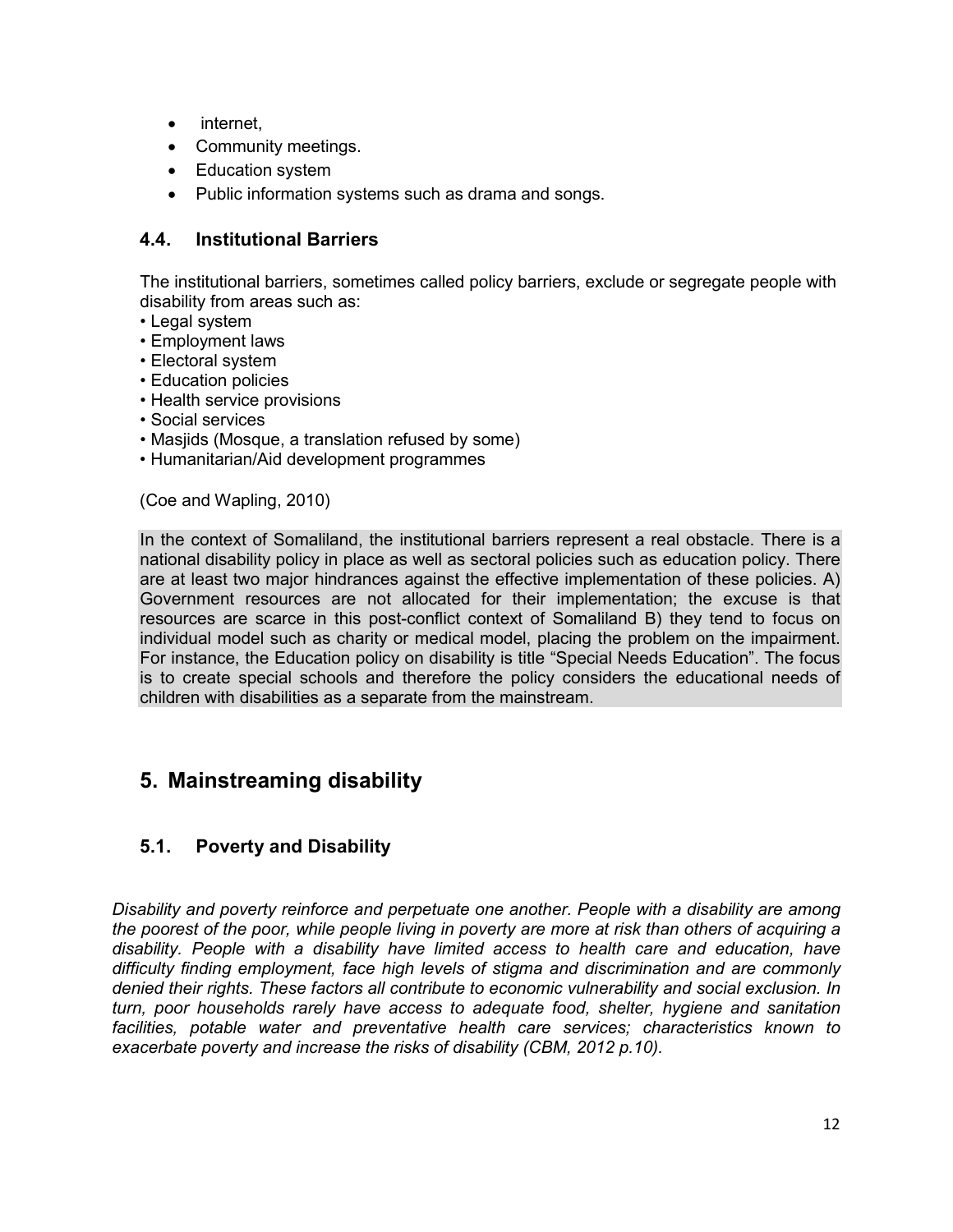Disability is not mentioned in any of the 8 MDG goals, the 18 targets, or the 48 indicators. People with disabilities are also largely absent from international and national strategies and action plans for poverty reduction. The former President of the World Bank, James Wolfensohn stated in 2002: *'Unless disabled people are brought into the development mainstream, it will be impossible to cut poverty in half by 2015'*.

## <span id="page-12-0"></span>5.2. Definition of disability mainstreaming:

Mainstreaming is a '*strategy for making disabled people's concerns and experiences an integral dimension of the design, implementation, monitoring and evaluation of policies and programmes in all political, economic, and societal spheres so that disabled people benefit equally and inequality is not perpetuated'* (modified from the ECOSOC's gender mainstreaming definition).

#### "Unless disabled people are brought into the development mainstream, it will be impossible to cut poverty in half by 2015…" (James Wolfensohn, President World Bank, 2002)

The essence of mainstreaming is to persuade the government and the organizations working in development in Somaliland to ensure that all development work benefits the whole community, and not only the majority.

It can be challenging for those responsible for implementing development programmes to give disability the attention it deserves, especially when faced with increasing demands to make their programmes inclusive to a whole range of marginalized groups - women, children, ethnic minorities as well as disabled people. There is also the problem that many development professionals see disability as a "specialist" issue, and will say that they lack the necessary expertise and experience.

HOW: Process of assessing effects on PWDs of any planned action (services, policies and programmes), in all areas and at all levels.

WHY: Strategy for making disabled people's concerns and experiences part of the design, implementation, monitoring and evaluation of policies and programmes in all areas.

#### The *advantages* of mainstreaming disability are:

- It enables people with a disability to participate in society;
- It helps attitudinal, institutional and environmental barriers;
- It is more cost-effective and capable of servicing many more people than charity approaches;
- It allows for people with a disability to be independent and make their own decisions for life.

AIM: The ultimate goal of mainstreaming is to achieve disability equality (adopted from UN ESCAP gender mainstreaming)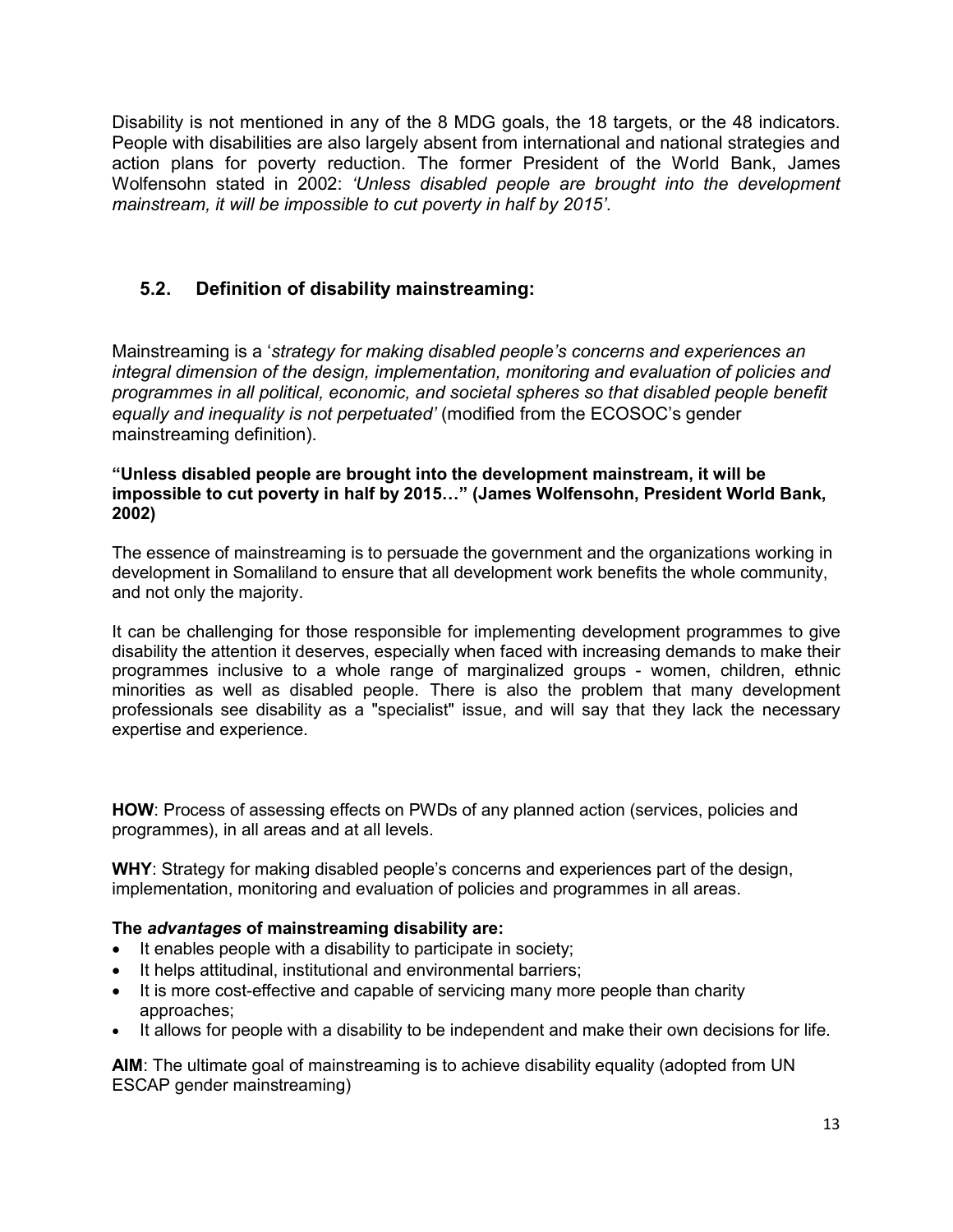## <span id="page-13-0"></span>5.3. The Twin-Track Approach

The Twin-Track approach in disability is to working with cross-cutting issues such disability which combines mainstreaming with specific initiatives that empower the target group.

The twin track approach addresses disability across all areas of international development. It promotes concurrent action across two broad sets of initiatives. One set is through disability-specific activities that are targeted directly for people with a disability; the other is through the mainstreaming of disability into broader activities.

Disability specific interventions can include community based rehabilitation, setting up of Disabled People's Organizations (DPOs), mobility and adaptive devices such as wheelchairs, prosthetics and hearing aids etc.

The combination of disability specific interventions and mainstreaming has proven to be successful for a genuine inclusion and empowerment of persons with disabilities (CBM, 2012). The following diagram illustrates the Twin-Track approach.

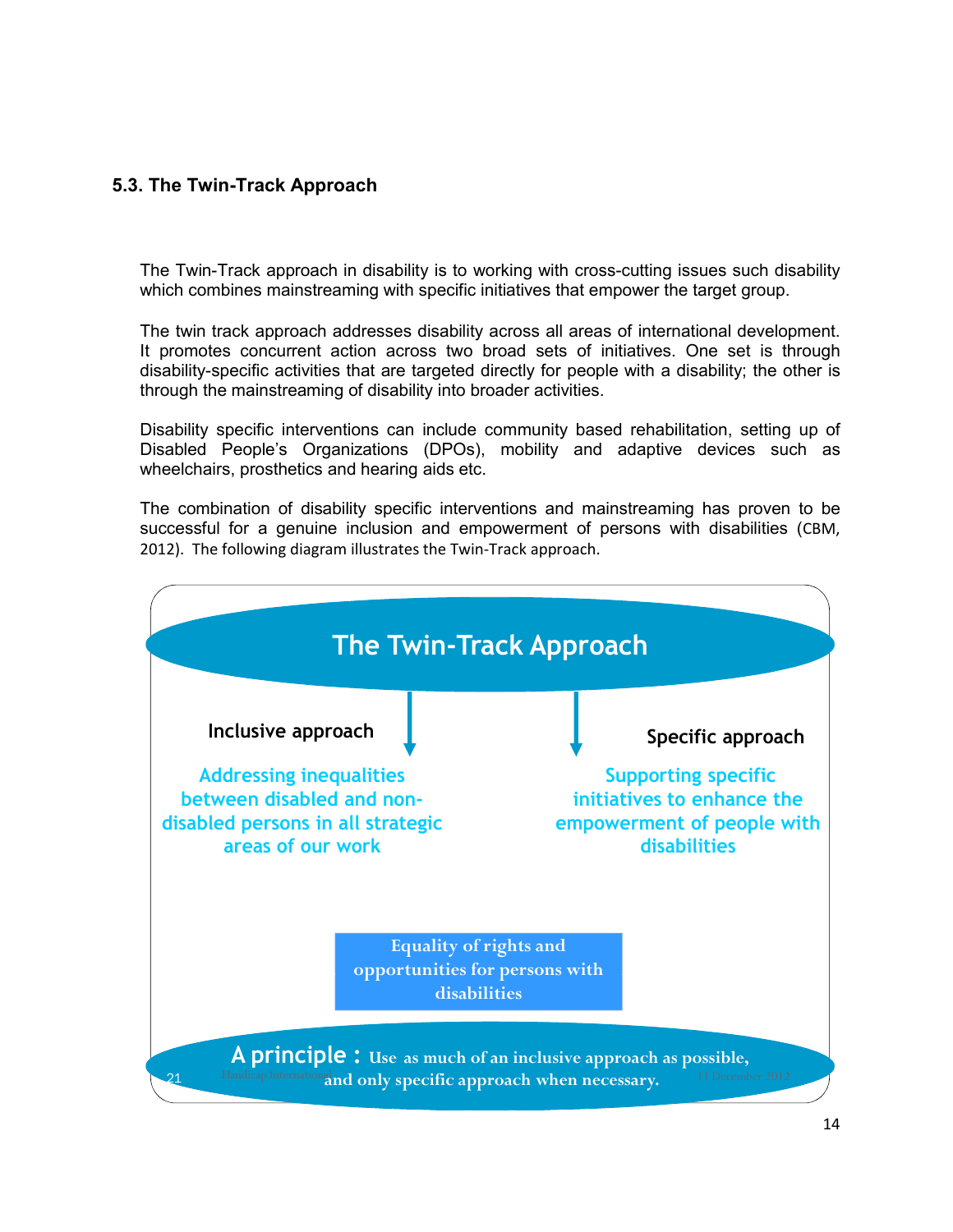## References

- 1. CBM. (2012). Inclusion Made Easy: A Quick Program Guide to Disability in Development. Melbourne: CBM Australia
- 2. Coe, Sue. and Wapling, Lorraine. (2010) Travelling Together: how to include disabled people on the main road to development.- World Vision UK.
- 3. Frayers, Tom (2011) Disability with Dignity: Experience, potential and aspirations of persons with disabilities in developing countries. Action for Disability, UK.
- 4. Ministry of National Planning and Development (MNPD, 2010) Somaliland in figures 7<sup>th</sup> Edition. 2010. Hargeisa.
- 5. Save the Children (2009) See Me, Hear Me: A guide to using the UN Convention on the Rights of Persons with Disabilities to promote the rights of children
- 6. United Nations (2006) The UN Convention on the Rights of Person with Disabilities. New York
- 7. World Health Organization, The World Bank (2011) World Report on Disability, Printed in Malta.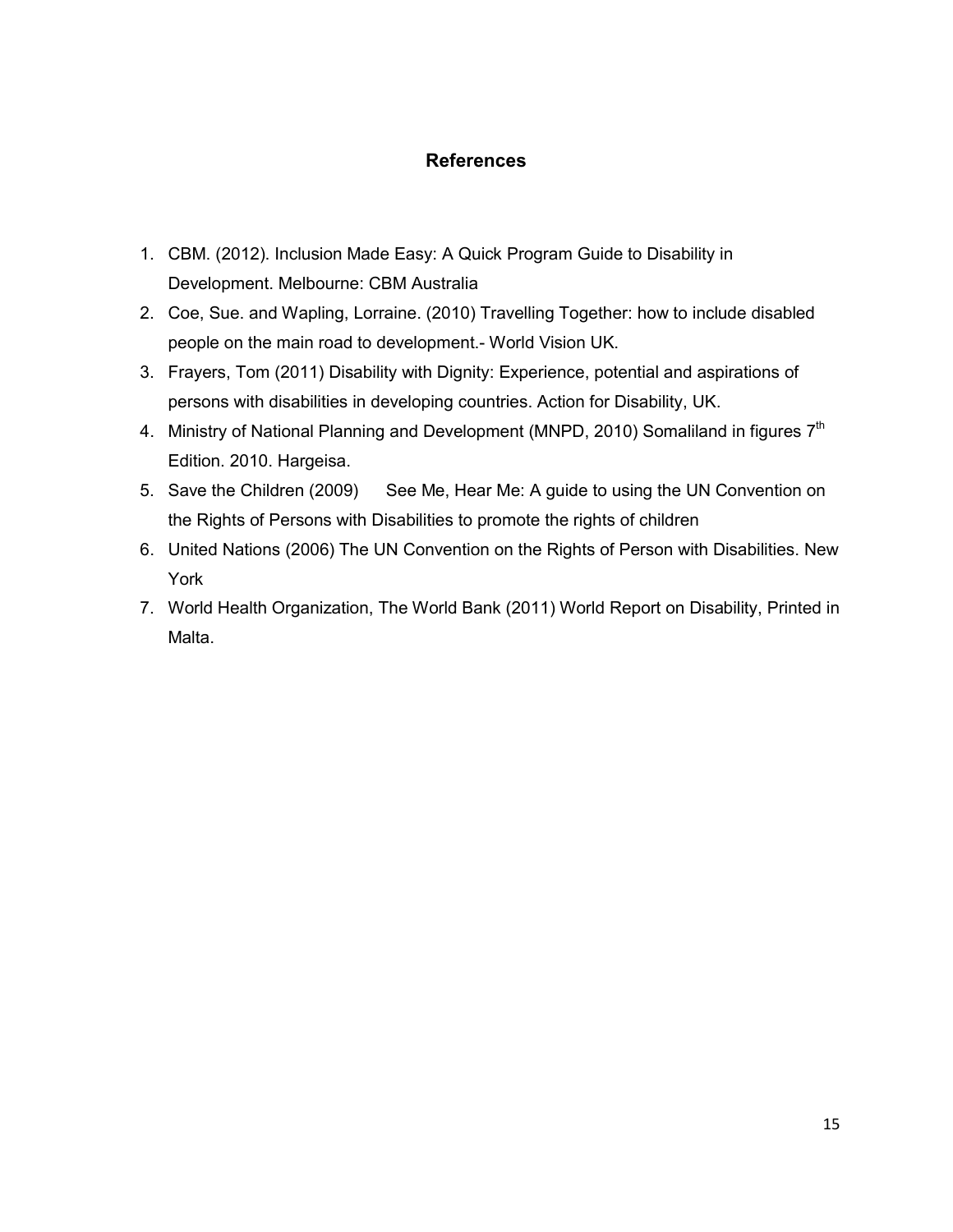# Glossary of key terms

Impairment – A long-term physical or mental limitation.

Disability – Social and environmental exclusion or limitation of a person as a result of societal attitudes towards impairment.

Mainstreaming/ inclusion – The process of integrating formerly segregated and/ or stigmatised issues and people into 'mainstream' society and development programmes – and out of the welfare department.

Disability-specific – Segregated (non-mainstream) efforts for working with persons with a disability.

Twin-track approach – An approach to working with cross-cutting issues such as gender and disability which combines mainstreaming with specific initiatives that empower the target group.

Cross-cutting issue – An issue which is important to be taken into consideration in all sectors and programmes, usually with a goal to including the needs of a particular marginalised group in society.

Medical model of disability – The medical model, also called *individual* or *charitable model*, views disabled people as patients who are incapable and in need of 'fixing'. Rehabilitation and/ or medical procedures are in this view the best way of dealing with disabled people for helping them to lead a 'normal' life. The problem of impairment and limitation is seen as an individual problem.

Social model of disability – The social model of disability, also called *rightsbased model,* views disability as a problem brought about by society, which does not accept people with an impairment the way they are. A person with a disability enjoys the same rights as everyone else; however, attitudinal barriers, institutional barriers and environmental barriers keep a person from a dignified life. The social model puts emphasis on letting people with a disability decide what is best for themselves, instead of having non-disabled people take that decision for them.

Development – A continuous process of change, involving multiple stakeholders and contexts.

Development industry – The ever-growing amount of international, bilateral, nongovernmental, private and community-based organizations which concern themselves in one way or another with helping poor and marginalized people in so-called 'developing countries'.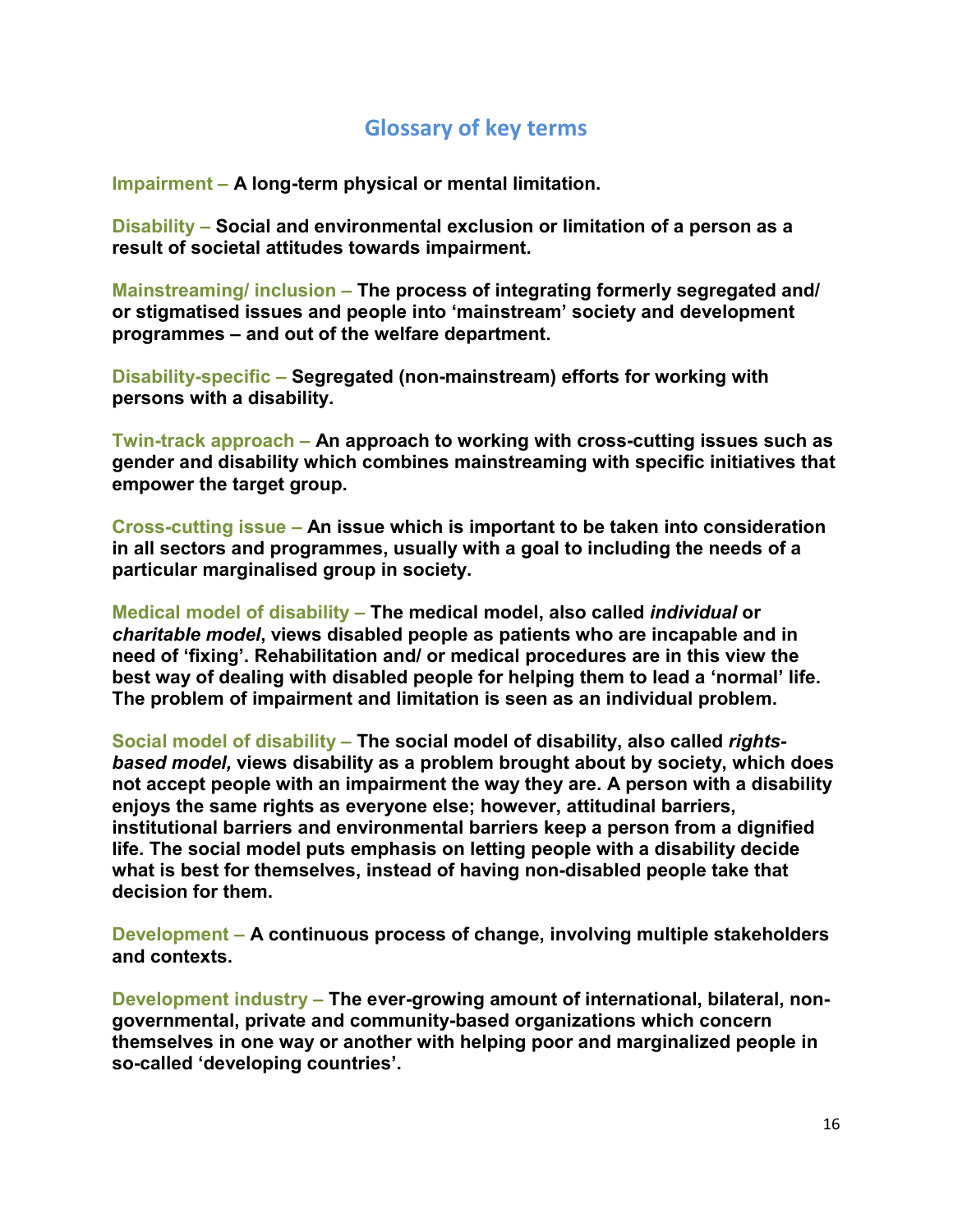Empowerment – The process of attaining power to decide over one's life.